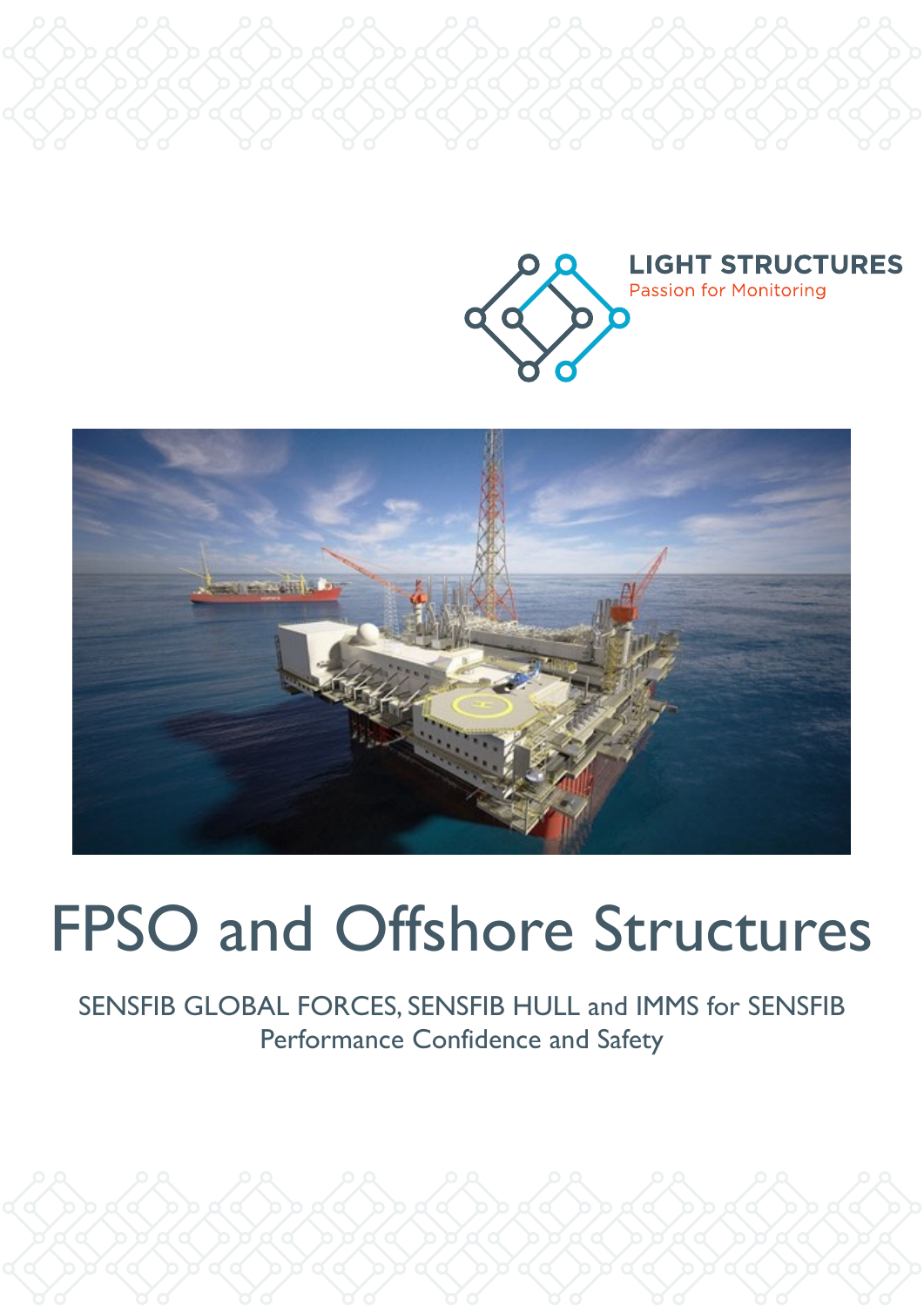

### ČENCEJ JUJI C FRC  $K_{\text{eff}}$ SENSFIB HULL for FPSO

Safe and cost-effective operation of hulls is a key in today's offshore oil and gas market. With SENSFIB HULL for FPSO the operator gains valuable knowledge on the hulls condition. This supports manintenance planning, life extension decisions and eases the inspection work load. SENSFIB HULL provides real-time data for operative decisions and the saving of life-time hull loads with environmental parameters for onshore postprocessing.

SENSFIB HULL monitors the stress responses and accelerations during operation to provide online information about load margins and long-term information about fatigue accumulation. The scope and layout of the system can be adapted to fit any hull or geographical location. Fatigue hotspots such as midships side shell structures, hull-topsides interface and other details of interest will also be taken into consideration.

conventional strain gauge technology as the fiber optic technology provides a higher level of accuracy, no annual/biannual recalibration costs and lower maintenance cost with less intervention. The Fiber Bragg Grating (FBG) optical sensing technology gives SENSFIB a competitive edge compared to

SENSFIB HULL for FPSO can also be extended with a Mooring Tension Monitoring viewer to track FPSO offsets and mooring line tension, including alarm function.





# Hull and Structural Monitoring Operational Control and Guidalian Control

- o Reduced maintenance cost
- o Dynamic operator safety guidance
- o Extended hull life-cycle
- o Fiber optic technology
- o Approved by leading classification societies
- o Attractive ROI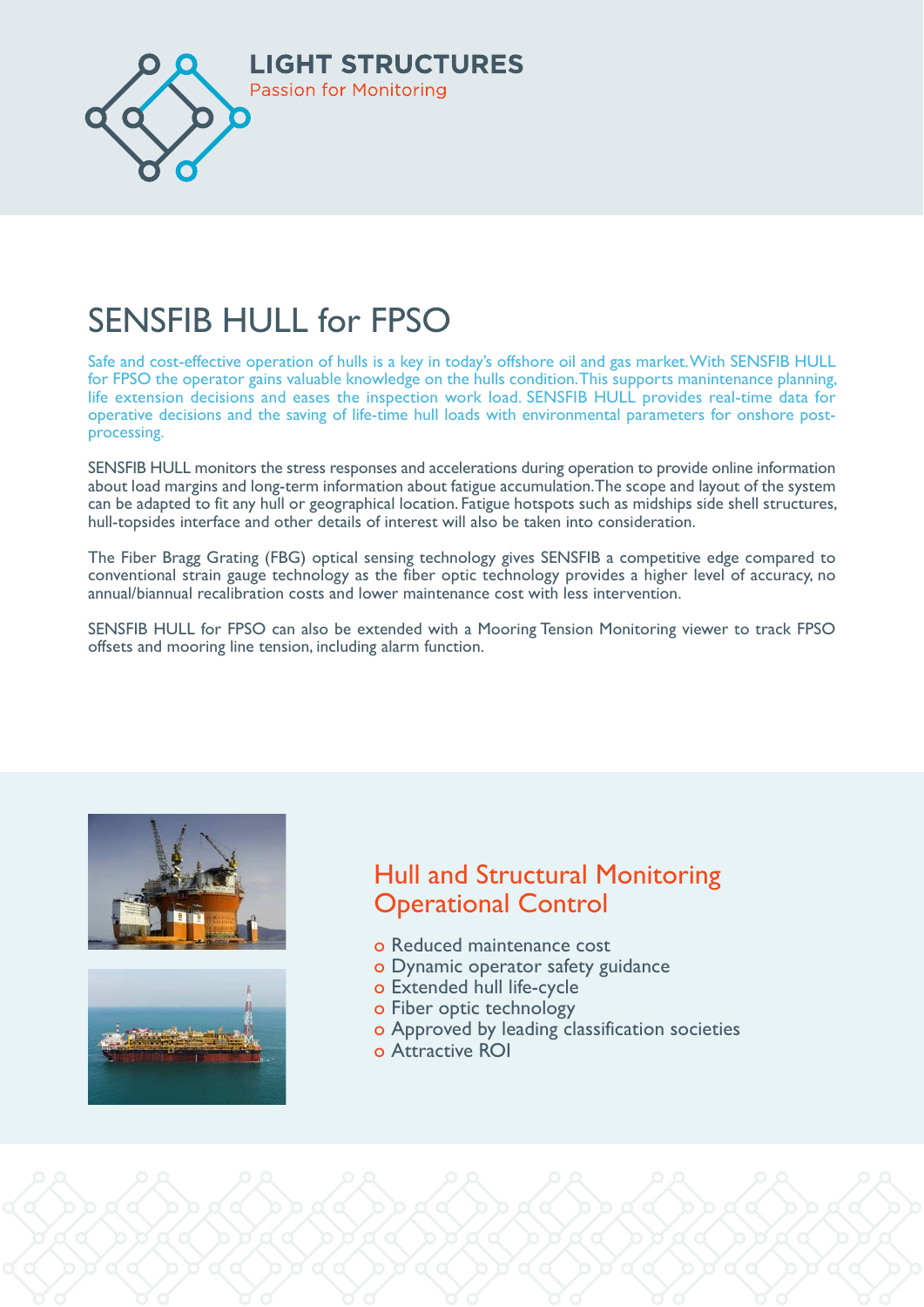

### INANAC C. CENT  $\blacksquare$ IMMS for SENSFIB

Integrated Marine Monitoring System for SENSFIB brings together the best of Hull Stress Monitoring the owner and operator gain detailed knowledge on the fatigue status of the hull, but the causes of fatigue status of the hull, but the causes of fatigue development can be evaluated at a glance. IMMS for SENSFIB can perform real-time and post analysis related to deflection, fatigue, accelerations and strain. The strain was exampled as  $\mathbb{R}^n$  and  $\mathbb{R}^n$ with running comparisons to fatigue design calculations and hydrodynamic response models. Not only will

calculation of design fatigue using the original assumptions, as well as using the actual operating conditions. The results are valuable input to maintenance planning, life-extension, relocation decisions, and planning of HEW CONSU UCUONS. HICH RICES CO AN ENVIORMENT MONICO MY SYSTEM AND A LOADING COMPUTER TISURES THAT data that are commonly used in post-processing are available in one dataset with the same time stamping. In addition to all the benefits from a SENSFIB HULL system, the IMMS for SENSFIB solution provides online new constructions. Interfaces to an Environment monitoring system and a Loading Computer ensures that all

IMMS for SENSFIB can be extended to include low-cycle fatigue processing in addition to the standard high- $^{\prime}$  ,  $^{\prime}$  ,  $^{\prime}$  ,  $^{\prime}$   $^{\prime}$  ,  $^{\prime}$  ,  $^{\prime}$  ,  $^{\prime}$  ,  $^{\prime}$  ,  $^{\prime}$  ,  $^{\prime}$  ,  $^{\prime}$  ,  $^{\prime}$  ,  $^{\prime}$  ,  $^{\prime}$  ,  $^{\prime}$  ,  $^{\prime}$  ,  $^{\prime}$  ,  $^{\prime}$  ,  $^{\prime}$  ,  $^{\prime}$  ,  $^{\prime}$  ,  $^{\prime}$  ,  $^{\prime}$  ,  $^{\prime}$  cycle fatigue calculations. Interfacing to a centralized alarm system and to a database is available.





# Fiber optic monitoring

- o Inherent safety
- o High reliability
- o Excellent long-term accuracy
- o No annual recalibration required
- **o** Flexibility in positioning: **o Flexibility in positioning:** Small size, low weight and high IP grade